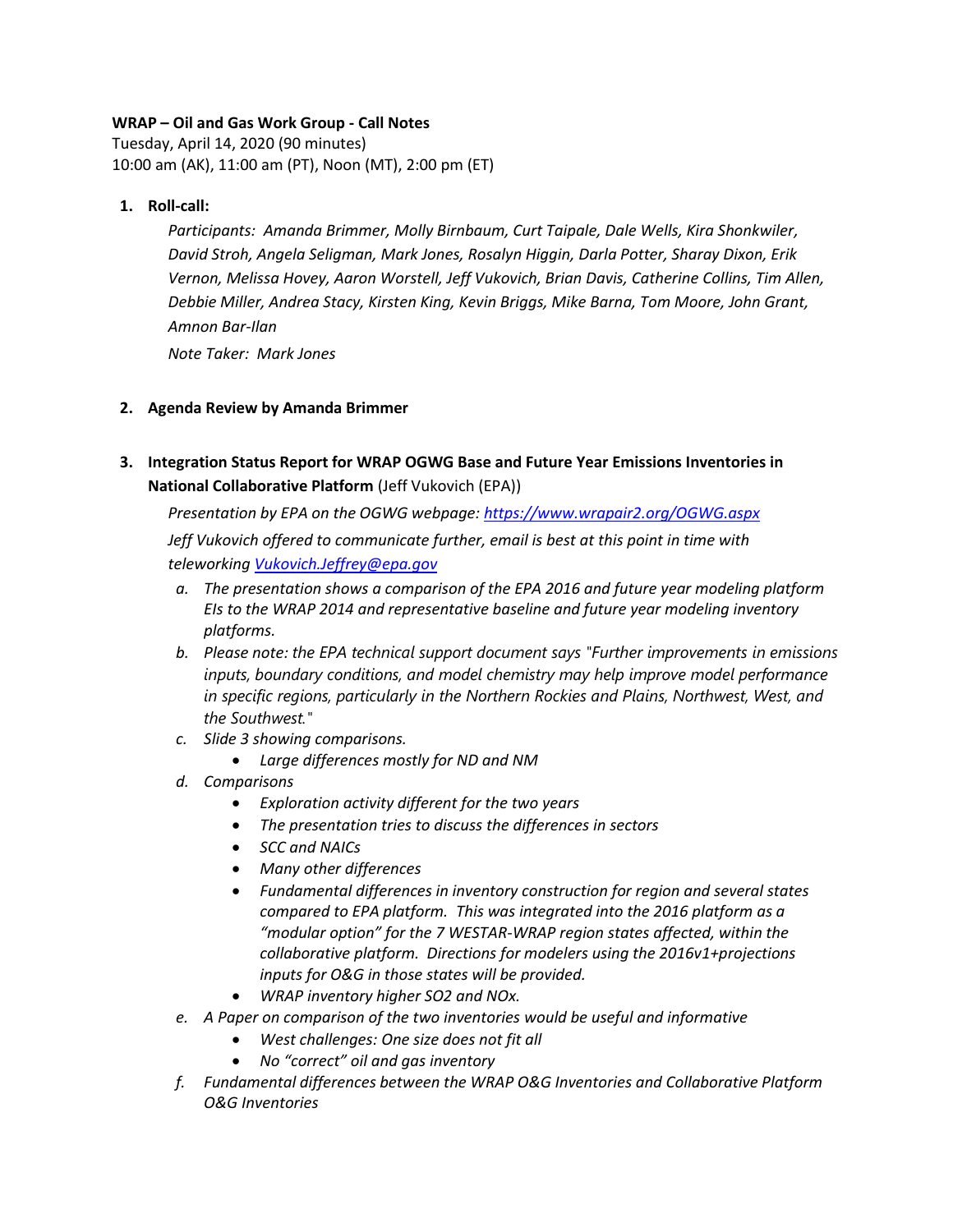- *WRAP 2014 inventory represents a period in time rather than a specific year (bottom-up including survey results to improve the data)*
- *Collaborative Platform uses EIA and is broader brush than the WRAP inventories*
- *EPA O&G Tool not always a good representation of O&G emissions*
- *g. Appreciation expressed for EPA's careful look at the WRAP O&G inventories. Thank you EPA for packaging the O&G inventories for use in the modeling platform.*
- *h. Info and WESTAR-WRAP region data for use with the 2016v1+projections collaborative modeling platform to be uploaded to the IWDW for use in comparisons.*

### *4.* **OGWG Road Map Phase II Work Product Finalization** *(Darla Potter)*

- *a.* Task 3 Forecast Scenarios (Additional Reasonable Controls) *Approved by consensus*
	- *Work products completed thank you to work group and consultant Ramboll*
- b. State Agency Roundtable:

*Please discuss how your agency may use the OGWG Additional Reasonable Controls Task work products (e.g., Did you use the ARCS memo/spreadsheet in helping you to develop your potential additional controls for this round or are you planning to use something like this for the future?).*

- *WY: Following EPA Guidance and RHPWG Control Measures Work Group for source specific evaluation and 4-factor analyses for 20 facilities of which two are O&G downstream related. WY is interested in how other agencies may use OGWG ARCS and how industry is able to implement in this round of RH SIPs.*
- NM: Our RH team used the Four-Factor analysis submittals by industry (posted on *our RH website [https://www.env.nm.gov/air-quality/reg-haze/,](https://www.env.nm.gov/air-quality/reg-haze/) additional info submitted by sources and the ARCS memo as a starting point for our Potential Additional Controls (PAC) work. We evaluated information for our screened point sources on an equipment by equipment basis and used a customized version of the ARCS spreadsheet as a format for collecting information and developing our submittal to WRAP on the PAC scenario #1. We are now revisiting consultation with our screened industry sources on the PAC scenario #1 to get additional information and discuss our preliminary analysis. The four-factor analysis is still in development / progress and all of the information in our first PAC scenario #1 is very preliminary and not a commitment by NMED.*
- *CO: Shared about taking a similar approach to WY (19 sources 4-factor analyses) and also looking separately at oil and gas engines over 1,000 hp in REG 7. CO has shared some information on previous work in round 1. Nonpoint area sources are a significant source of NOx emissions – the Division discussing the appropriate threshold for the engine emissions standard.*
- *ND: Significant point source facilities undergoing 4-factor analyses. Debating what to do for nonpoint (e.g., upstream wells). CO work on engine emission standard may be of interest.*
- *AK: [Technical difficulty during call, the following was sent via email for inclusion in the call notes.] Liked NM approach with the Ramboll worksheet. AK hasn't populated it yet but plans to. AK mostly focusing on a sector analysis instead of specific facilities and the tool will be helpful.*

#### *5.* **OGWG Self-Assessment** *(Darla Potter) –*